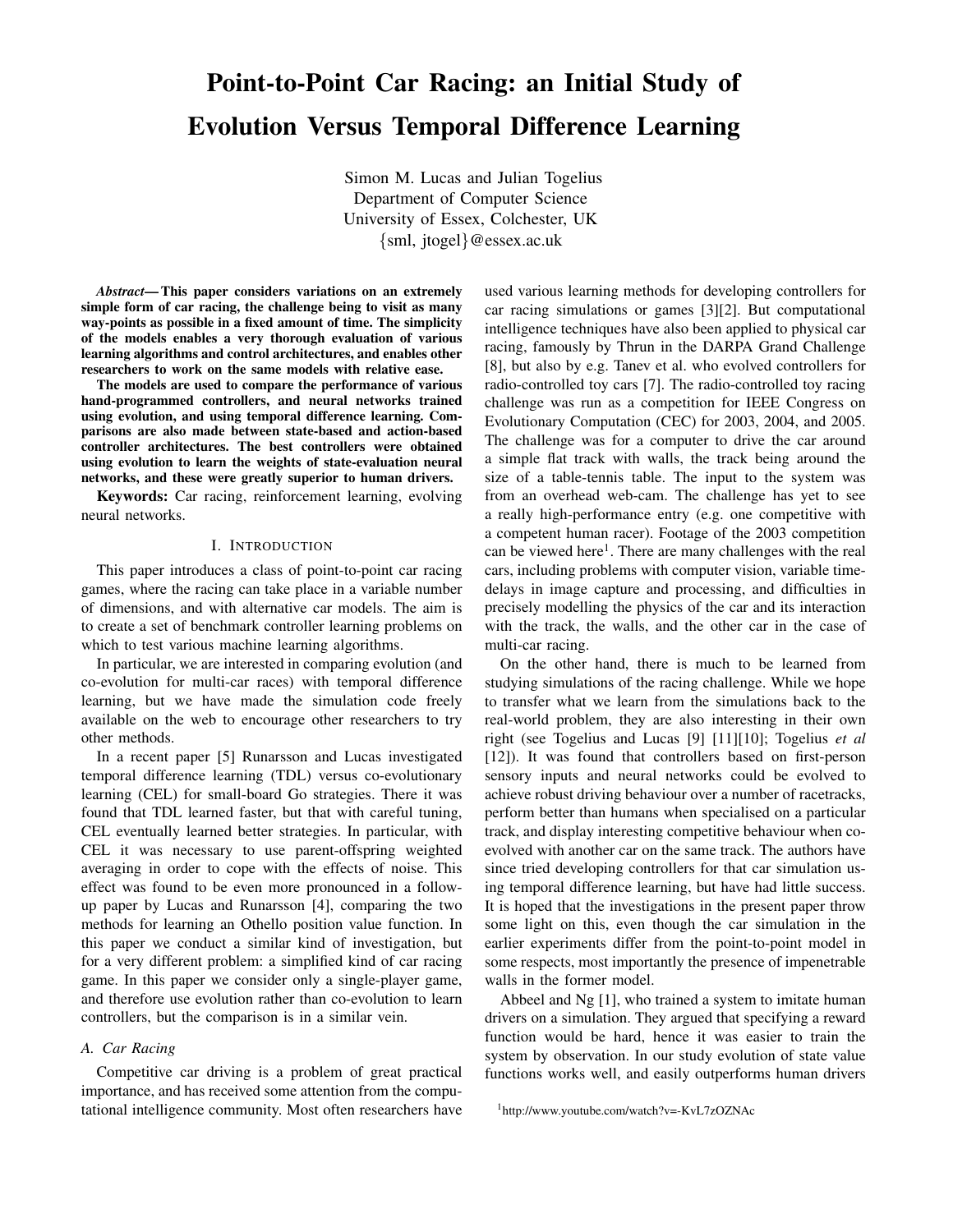(though our controllers have simpler objectives, in that they have no road rules to obey).

## II. BENCHMARK REQUIREMENTS

To enable the effective study of machine learning algorithms within a car-racing domain, we began with a set of requirements:

- The capability of generating a large number of random tracks with very little effort.
- The model must be fast to compute. Evolutionary algorithms may require millions of simulated time steps in order to converge.
- The sensor inputs for a controller should be reasonably simple; this encourages more members of the research community to participate.
- The setup should present sufficient challenge to recognize skill. Furthermore, this should be related to driving skill, rather than just traveling-salesman style route optimization.

The first point regarding random tracks is important to allow testing of the controllers on large numbers of tracks that were unseen during training. This ensures that we are testing general driving behaviour, rather than the specialised ability to race a small number of tracks.

To get an idea of the difficulty of the problem, a keyboard controller was implemented and used by the authors to drive cars as quickly as they possibly could using the normal and holonomic cars in two dimensions. Best performances obtained in each case were between 12 and 16 waypoints. The evolved neural networks easily surpassed this, achieving best performances of over 40 waypoints.

## III. THE MODELS

A simple class of model that meets the above requirements is point-to-point racing. This can work in  $n$ -dimensional space in general, but in this paper we restrict it to one or two dimensional racing. In each case, the challenge is to touch as many waypoints as possible within a fixed number of time steps. The waypoints must be touched in order, with only  $p$ visible at any one time. For this paper we fix  $p = 3$ , which rewards some planning ability while forcing the controller to cope with some uncertainty.

In this paper three models are considered: one dimensional, two dimensional holonomic, and two dimensional car.

#### *A. Random Track Creation*

Each waypoint is drawn randomly from a uniform distribution on the unit hypercube. This is done using an instance  $r$ of Java's java.util.Random class as a pseudo-random number generator, and taking the value of each dimension in turn from call to  $r$ . nextDouble(). If a no-argument constructor is used to create  $r$ , then a different random track is created each time (up to the number of possible random seeds), but passing an int (e.g.  $r = new Random(10)$ enables a simple way to specify a pre-defined track (in this case, it would be referred to as Track 10)).



Fig. 1. The five possible actions (force vectors) available to a Holonomic controller.

## *B. One Dimensional*

For the one-dimensional case, the car is represented as a point on a line with unit mass, displacement s and velocity  $v$ . Time  $t$  is discretized, and at each time  $t$  the controller selects one of three possible accelerations  $a_t \in \{-a, 0, a\}.$ To visit a waypoint during a move at time  $t$ , the requirement is that the waypoint at position x lies between  $s_t$  and  $s_{t+1}$ .

## *C. Two Dimensional Holonomic*

To illustrate the two-dimensional case, imagine racing a vehicle around a large flat airfield, where an ordered set of random waypoints pop up. In the holonomic case, the vehicle has no heading. At each time-step the controller chooses either to apply no force, or a force vector of magnitude  $||a||$  in one of the four orthogonal directions, making for five possible actions in total (figure 1). At each time step, the displacement and velocity are updated using Newtonian mechanics for a point-mass.

For waypoint touching calculations (and for car collisions, in the case of multi-car races), both the waypoints and the vehicles are modelled as discs with radius  $r_w$  and  $r_c$ respectively. A waypoint  $w$  is touched at time  $t$  if the following condition is satisfied:

$$
||s - w|| \leq r_w + r_c
$$

A slightly more complex but conceptually more accurate test would be whether the rectangle swept out by the width of the car in moving from  $s_t$  to  $s_{t+1}$  overlapped the waypoint w, but the simpler test was deemed adequate for our purposes, provided that the radii were made sufficiently large. In all our simulations, both  $r_x$  and  $r_c$  were set equal to twice the magnitude of the acceleration  $||a||$ , where  $||a|| = 0.01$ 

#### *D. Two Dimensional Car*

This is similar to the above two dimensional holonomic case, except that the car now has a heading which is distinct from its velocity (allowing for some skidding), and that all forces are now applied in relation to the heading of the car. Just as in a real car, accelerating forward means accelerating along its heading vector.

## IV. SOFTWARE IMPLEMENTATION

All software has been implemented in Java. All car controllers implement the Controller interface (figure 2). A controller is given the immediate set of next  $n$  waypoints, passed in an array called track such that the next one is always in  $track[0]$ , the one after next in  $track[1]$ and so on. Each time that a car passes a waypoint, the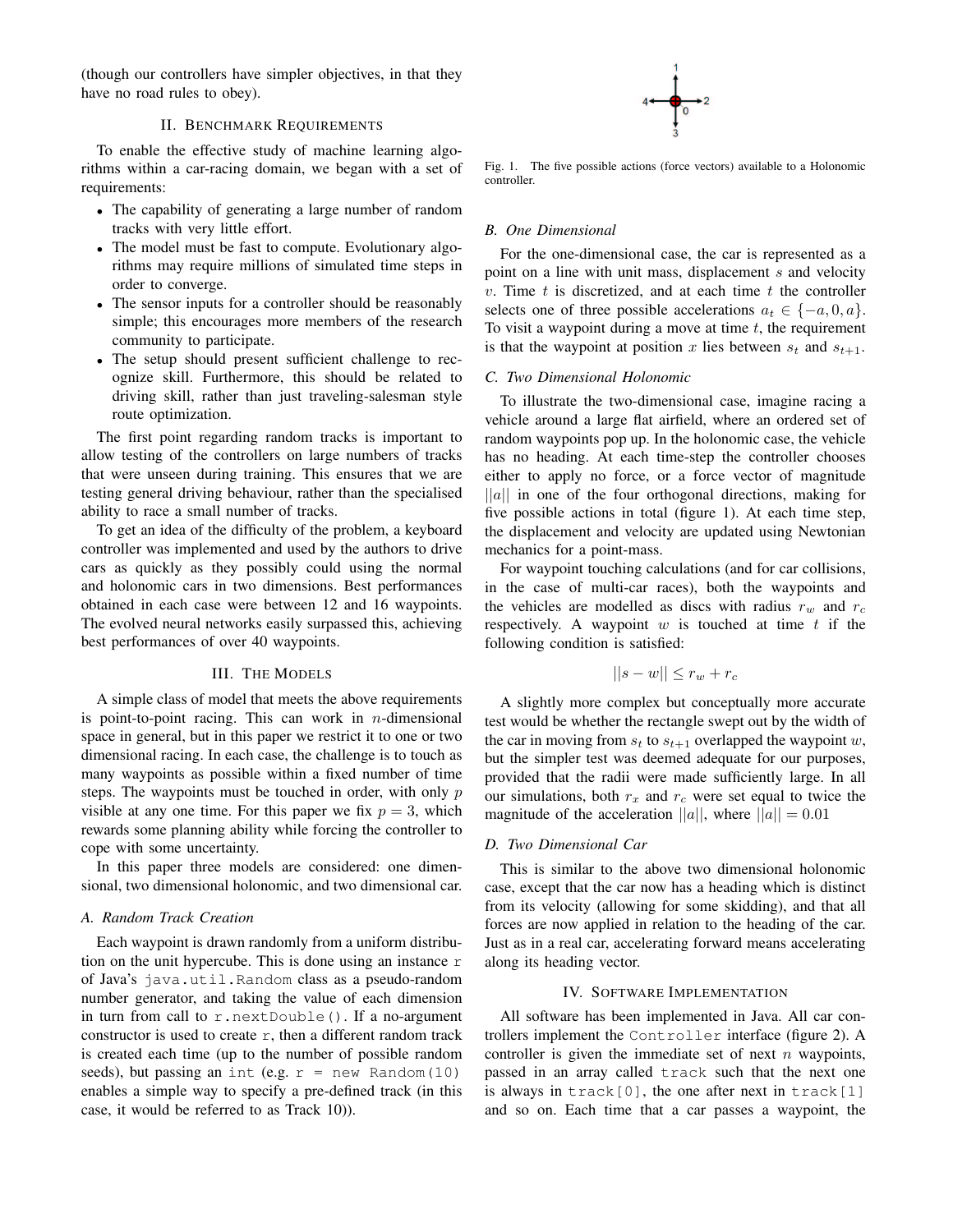```
public interface Controller {
  public int action(WayPoint[] track, ICar c);
}
```
Fig. 2. The interface for a Car Controller. It takes an array of waypoints, and the current state of the car as inputs, and returns an action choice as its output.

```
public interface ICar {
    public Vector2d s();
    public Vector2d v();
    public Vector2d heading();
    public double rad();
    public ICar update(int action);
    public ICar copyAndUpdate(int action);
}
```
Fig. 3. The interface for a Car in two dimensions. The current implementations of this are HoloCar, and Car.

track array is shifted along, and a new random waypoint is inserted into  $\text{track}[n-1]$ . Waypoint positions are sampled from a uniform distribution in the range 0 to 1, using the instance method  $r$ .nextDouble() from Java's java.util.Random class.

To allow state-based control methods, all the software car-models implement a copyAndUpdate() method. This method takes a proposed action as an update, and returns an updated copy of the state of the simulation having taken that action. This enables *what if* style forward planning, and in particular, makes it straightforward to implement value based controllers either for reinforcement learning or evolution. The method is also used by the Fixed Controllers (see Section V).

The behaviour of a car is abstracted through the interface (pure virtual class) ICar, shown in figure 3. This enables *exactly* the same controller to be used to drive either a holonomic (figure 4) or a normal car (figure 5). In this code, s and v are instances of Vector2d, a class for twodimensional vectors, and  $t$  is the time interval. The add method performs weighted addition. The normal car also includes a heading vector h and a steering constant: the angle turned through per unit of forward movement. This was set to 8.7 radians to give a reasonable turning circle for the car (this value may sound very high, but the car typically has a speed of less than 0.05 units per time step).

## V. FIXED CONTROLLERS

For each problem setup, we implemented two hand-coded controllers: *Greedy* and *Heuristic*.

```
public HoloCar update(int action) {
    s.add(v, t);s.add(a[action], 0.5*ac*t*t;
    v.add(a[action], ac*t);
    return this;
}
```
Fig. 4. The vector arithmetic to update the position and velocity of a holonomic car.

```
public Car update(int action) {
   return update(acc[action], steer[action]);
}
public Car update(double acc, double steer) {
    s.add(v, t * 0.5);
    v.add(h, acc * t);h.rotate(steer \star h.scalarProduct(v));
    double mag = h.scalarProduct(v);v.set(h);
    v.setMag(mag);
    s.add(v, t * 0.5);
    return this;
}
```

```
Fig. 5. The vector arithmetic to update the position and velocity of a
normal car.
```
The algorithm for each of these controllers is simple: consider the state of the system after each possible action (i.e. the set of afterstates in reinforcement learning terminology [6]), and select the action that leads to the best score. In this case, the scores are penalty values, so this means the action with the lowest score will be selected.

The score function used for the greedy controller is simply the Euclidean distance between the car and the next waypoint. The heuristic controller improves on this by adding in a penalty term proportional to the square of the car's speed. The square of the speed is used on the basis that stopping distance is proportional to this.

The greedy algorithm performs poorly; its failure to consider the velocity of the car leads to a tendency to significantly overshoot each waypoint. This is because given the current state of the system, the action that takes the car closest to the next waypoint usually involves accelerating toward the waypoint.

The addition of the velocity penalty in the heuristic controller leads to much better performance. It is instructive to consider the code for this controller, which is shown in Figure 6. Note that setting the velocity penalty to zero gives the Greedy Controller.

One of the great strengths of state-based controllers is that they can work with little modification across a range of problems. For example, the code in Figure 6 was used *unchanged* to control a holonomic car, and a non-holonomic car (both in two dimensions), each one achieving reasonable performance. It may seem surprising that the same heuristic works quite well for either type of car. This can be understood by the nature of the heuristic: *reward being close to the next waypoint, but penalise driving too fast*. In this way, driving style is highly abstracted from the details of any particular car.

The heuristic controller was applied to a normal car on Track 29 (recall naming convention from Section III-A) with the velocity penalty set to 4.0. After the seventh waypoint it gets stuck, oscillating in small orbital steps around the eighth waypoint. Hence, after 500 time steps it only achieves a score of 7. Changing the velocity penalty alters the behaviour sufficiently to avoid this, and increasing the penalty to 4.8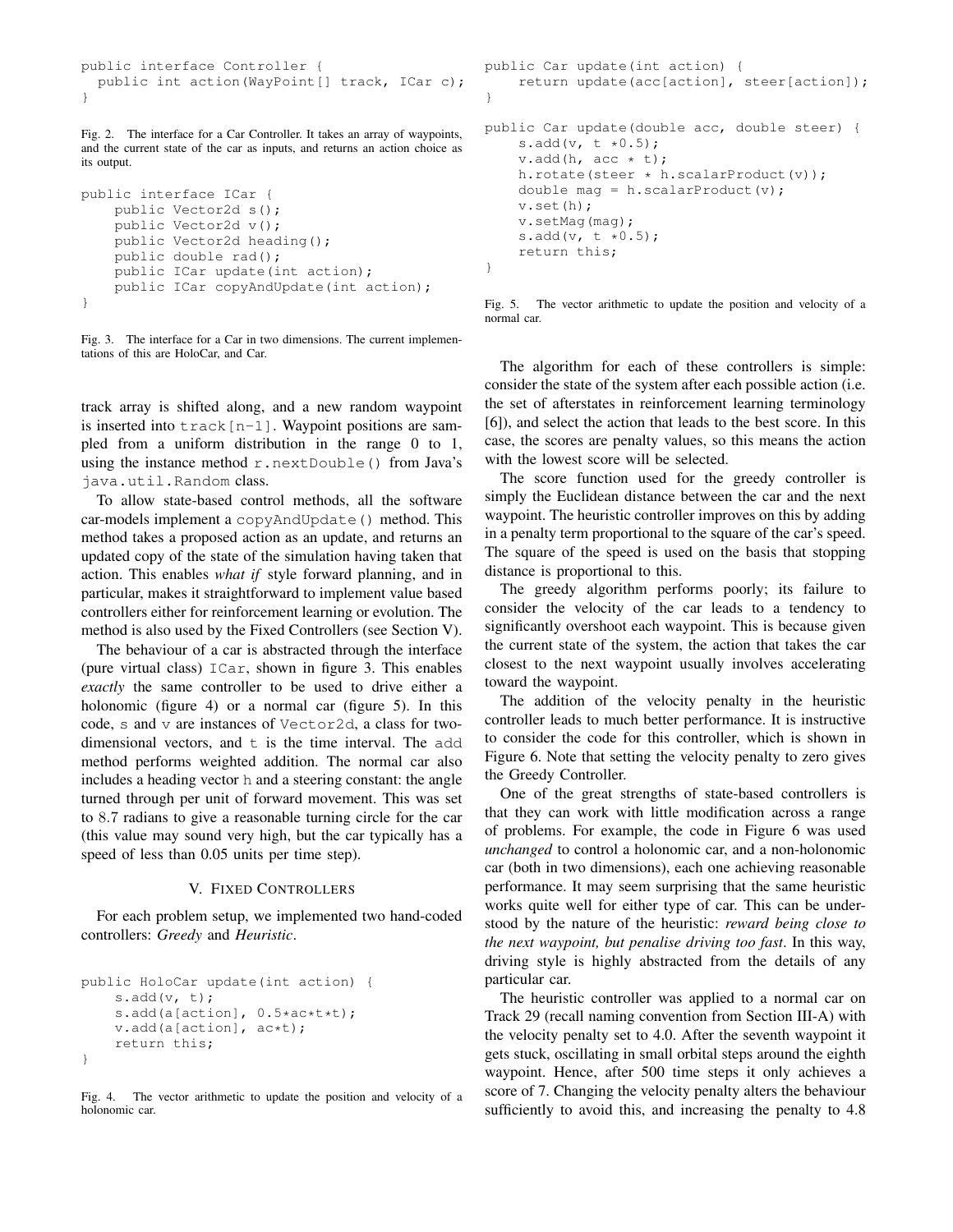```
public class HeuristicController implements
 Controller, Constants {
  // set to zero for a 'Greedy' Controller
  static double velocityPenalty = 4.75;
 public int action(WayPoint[] track, ICar hc) {
      // step over each possible action
      // and take the one that leads to
      // the lowest score
      int action = -1;
      double best = Double.MAX_VALUE;
      for (int i = 0; i < nActions; i++) {
          ICar next = hc.copyAndUpdate(i);
          double score = score(track, next);
          if (score < best) {
              best = score;
              action = i;}
      }
      return action;
  }
  public double score(WayPoint[] trk, ICar hc) {
      double dist = trk[0].p.dist(hc.s());
      return dist + velocityPenalty *
         hc.v() .mag() * hc.v() .mag()}
}
```
Fig. 6. The Java code for a Heuristic State-Based Controller (complete implementation)

leads to a much improved score of 29. This is achieved through impressive driving behaviour, with appropriate use of forward and reverse driving. The exact same heuristic controller (with velocity penalty set to 4.0) on the same track, but controlling a holonomic car, achieves a score of 25, compared to a score of 26 when the velocity penalty is set to 4.8. In this case, more careful driving leads to less overshoot and a slightly higher score. This class of heuristic controller never gets stuck in a stable or oscillating orbit around a waypoint when applied to a holonomic car, but this is a significant danger when applied to a normal car.

Importantly, this illustrates that even with this simple setup, simulated with a few straightforward Java classes, complex behaviour patterns can emerge, and interesting control problems arise, providing a good test for machine learning algorithms.

## VI. LEARNING STATE VALUE FUNCTIONS

In this section we report on some initial work comparing evolutionary algorithms with reinforcement learning to learn state value functions that lead to high performance behaviour.

We apply the same techniques to the three classes of problem: one-dimensional, two-dimensional holonomic, and two-dimensional normal car.

Experiments were made with various setups, but it was found that in general much better results could be obtained by using prior knowledge of the problem domain to construct



Fig. 7. Trace of the heuristic controller applied to a normal car with velocity penalty set to 4.8. The controller does not get stuck, and performs well with a score of 29 waypoints.

a meaningful feature vector, rather than just feeding it the state of the car i.e. its velocity, and the relative positions of the next waypoints.

## *A. Evolution*

In this section we report on the evolution of state value functions. In performing these experiments, we used our knowledge of the problem domain, together with some experimentation, to design a feature vector. For all of these experiments we used a (15+15) ES, running for 100 generations, and the number of waypoints visited in 500 timesteps as the fitness function (this performance indicator was also used on the test tracks). The randomly generated tracks vary significantly in their difficulty, making fitness evaluation highly noisy. In extreme cases we observed controllers with a score of over forty on one track, only to fail miserably with a score of zero on another track. To counteract this, we experimented with two versions of the EA. In version one, a single new random track was used to evaluate all the individuals in a given generation, while in version two, each individual was evaluated on a new random track. We expected version one to perform better, since each controller would be compared fairly against each other one, but the performance of the two techniques was inseparable. Results quoted are for version two. We used two versions of the feature vector with two and three inputs respectively. The two-input version consisted of the Euclidean distance to the next waypoint, and the square of the car's velocity. The three input version takes these two and also adds a directional feature: the absolute value of the *sin* of the angle between the car's heading and the direction to the next waypoint.

In each case the value function then applies the feature vector as input to a neural network, whose single output is taken to be the value of that state. Figure 8 shows the fitness evolution of an MLP (1 hidden layer with 10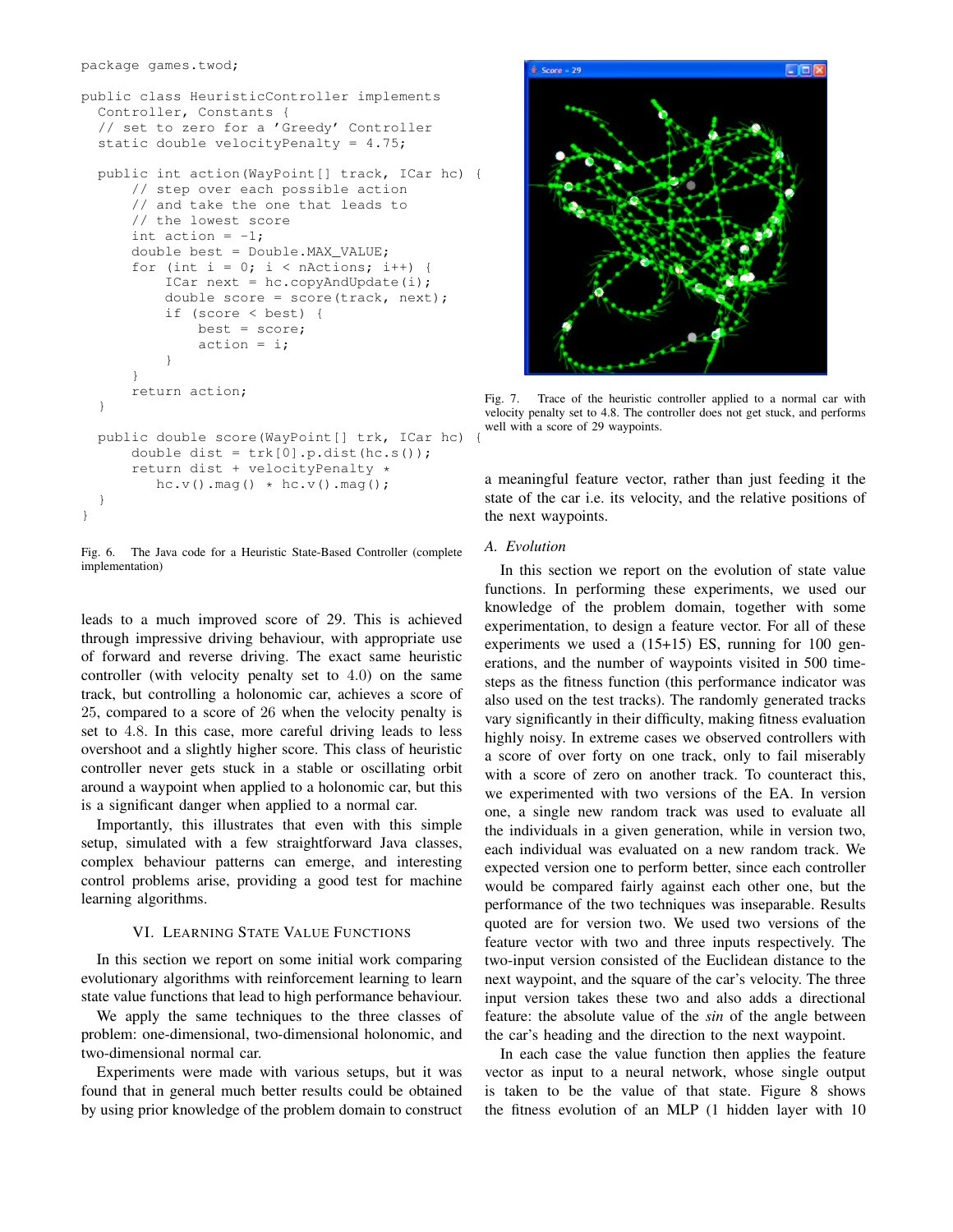

Fig. 8. Evolving a state-value MLP for controlling a normal car.

units) controlling a normal car in two dimensions. Good performance usually evolves in around forty generations. The error bars show the range of fitnesses ( $pm \space \sigma$ ) in each generation. Overall, evolving state evaluation networks was by far the successful of all methods studied in this paper (see Results Summary Section). This setup was also used to evolve state-based controllers for the one-dimensional problem, which achieved scores at least as good as the actionbased controllers reported in the next section.

## *B. TDL for learning state-values*

This work is still in progress. For the one dimensional problem, TDL behaves erratically. When it does learn, it learns very rapidly, and achieves competitive scores.

Early results on the two-dimensional track are very dependent on the car type. For the normal car, TDL was often competitive with evolution, with the very best learned controllers having very similar performance. While evolution also worked well for the holonomic car, TDL failed badly for this case. For the normal car, when TDL did learn it often achieved high performance within the first 10 epochs, and in these cases offered much faster learning than evolution. We are currently exploring hybrid algorithms designed to exploit the best of each method.

#### VII. LEARNING ACTION VALUE FUNCTIONS

When a model of the agent is not available to the controller, the only way to learn a policy with temporal difference learning is to learn the value of (state, action) pairs. Once those values are learnt, the controller works by following a greedy policy: for a given state, look through all possible actions and select the action that has the highest value. The first issue to grapple with here is that of how the function mapping from states to values should be represented.

## *A. Controller representations*

The two main ways of representing learnable (state, action) to value mappings are as tables and via function approximators. Table representations have the obvious drawbacks that they are discrete, requiring the designer to choose how to divide up a continuous multidimensional input space into a finite (and, to keep the number of evaluations required low, rather small) number of table cells. Function approximators, such as neural networks trained with backpropagation (which we use in this paper), might seem like an obvious choice, but often perform badly in practice on this sort of problem.

*1) The one-dimensional model:* For the one-dimensional model, we devised a table of 3 to the power of 4, or 81 cells. The position in the first dimension was selected depending on the speed of the car, and the next two depending on distances to the current and next waypoint; the first cell in a dimension was selected if the value was below -0.1, the third if above 0.1 and the second otherwise. The resulting row is interpreted as the value of the three possible actions for this state.

The alternative representation is based on an MLP with one hidden layer and *tanh* activation function. The inputs to the neural network is the position of the car, the speed of the car, the positions of the two waypoints, a bias, and the action whose value is sought. The hidden layer has size five. The single output is interpreted as the value of the action.

*2) The two-dimensional holonomic model:* The actionvalue table for the holonomic agent had one more dimension than for the one-dimensional model. The row containing the action values is obtained through selecting positions in the first four dimensions based on speed in the horizontal and vertical dimensions, and the relative position of the waypoint in the horizontal and vertical dimensions.

Another was designed around an MLP, just like in the one dimensional case, taking as inputs the position of the car, the velocity vector , the position of the next waypoint, and the action. The output is interpreted as the value of that action.

*3) The two-dimensional car model:* In the case of the non-holonomic two-dimensional model, we used "first person" inputs, that is, inputs translated and rotated so as to accomodate for the position and orientation of the car. (Note that the holonomic agent does not have an orientation.) The table-based controller had  $3^3 * 5$ , or 135 cells. Selection was done on the following three dimensions: speed, angle to the next waypoint and distance to the next waypoint. Cut-off values for these dimensions were set to 0.08, 0.3 and 0.31 respectively after an exhaustive search.

Likewise, the MLP-based controller takes speed, angle and distance to the next waypoint, and the action to evaluate as input, and outputs an estimate of the value of that action.

## *B. Temporal difference learning*

On-policy temporal difference learning of action values is called Sarsa, and Sarsa(0) is defined by Sutton and Barto thus: [6]

$$
Q(s_t, a_t) \leftarrow Q(s_t, a_t) + \alpha(r_{t+1} + \gamma Q(s_{t+1}, a_{t+1}) - Q(s_t, a_t))
$$

Before this equation can be put to practical use, we must decide on values for the discount rate  $(\gamma)$  and the reinforcement regime. Both decisions greatly affect not only how fast learning happens but also whether anything is learnt at all.

In the experiments below, the reinforcement regime was that each time step, a reward of 1 was delivered if the car passed a waypoint, and 0 otherwise. The discount rate was set to 0.002. These parameters were arrived at through extensive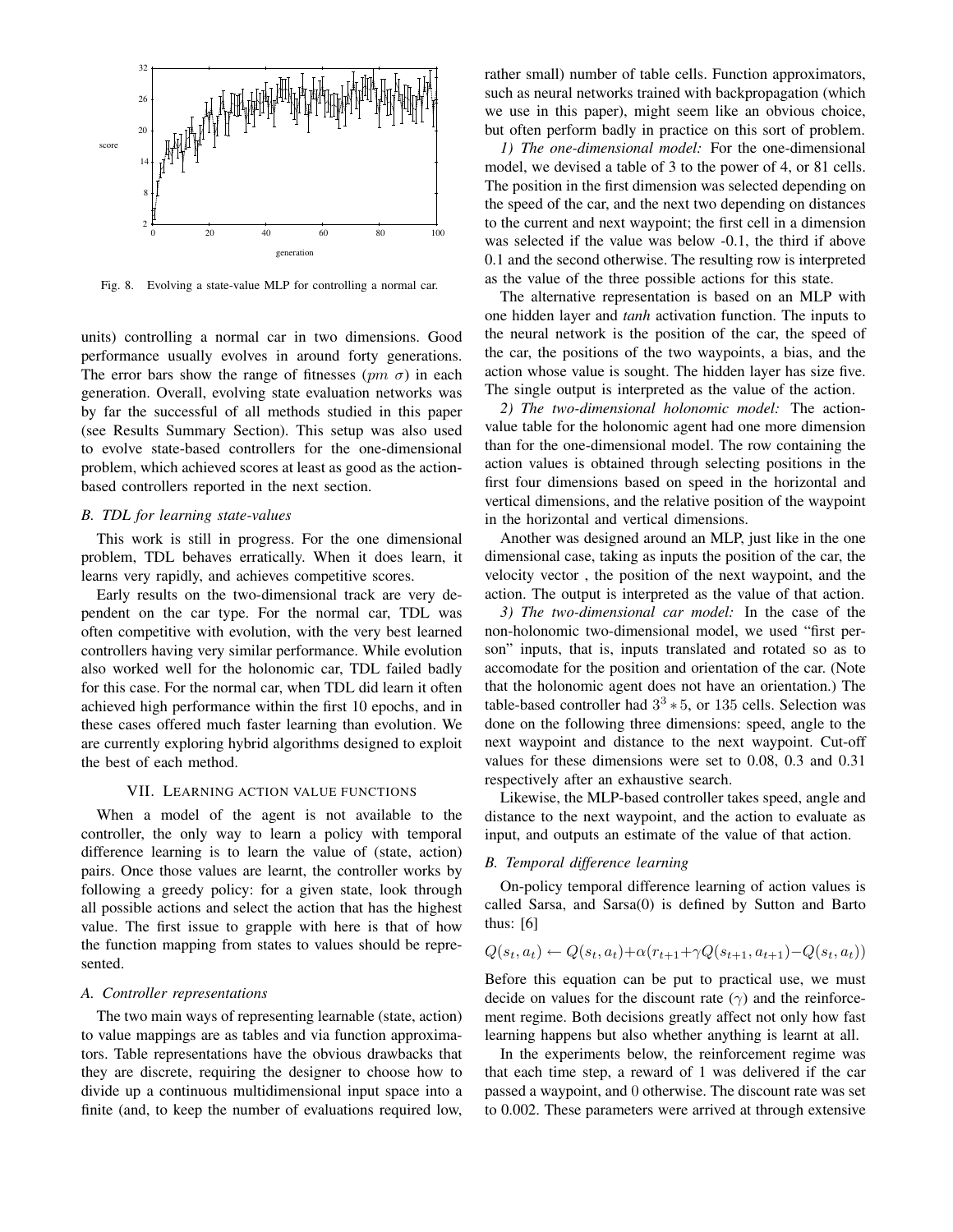experimentation, but there is no guarantee that these are the optimal values. Initially, we tried to give a small negative reward in the timesteps when a waypoint was not passed, but we found the present setting to work better.

Another parameter is the exploration value, or the probability of the controller taking a random action instead of the greedy action with regard to its action-value estimates. This value is set to 0.1 during training, and set to 0 when evaluating the controller.

*1) The one-dimensional model:* Sarsa was moderately successful with the table-based function representation, but highly unreliable. Only about half of all runs ended up in a fitness above 20, and some ended at fitnesses close to 0, but when it did learn a good policy it did so quickly, usually within 1000 episodes (evaluations). The best controller out of 50 runs had fitness 54.6.

With a neural network-based function representation, Sarsa-learning fared much worse. The best controller found scored a paltry 3.1. There seemed to be intermittent unlearning involved during the learning process, with the fitness of the controller sometimes fluctuating wildly between episodes, occasionally peaking around score 20 only to drop to one or two in the next episode. Contrary to our expectations, lowering the learning rate did not resolve this issue.

*2) The two-dimensional holonomic model:* All our attempts at learning behaviour in the holonomic model were unsuccessful; not a single controller with fitness of at least 1 was produced this way, neither with the table-based nor with the MLP-based representation.

*3) The two-dimensional car model:* TDL with the tablebased representation was as unreliable as in the onedimensional model, but it did at least in some cases learn controllers with performance significantly better than random. Still, the best-performing learned controller had a fitness of only 4.7. The training runs that succeeded did so within 1000 epochs. In contrast to the td-learned controllers for the onedimensional case, which performed better when occasional random movement was turned off (epsilon set to 0) after training, the controllers learned for the car model needed a (small) non-negative epsilon in order to perform.

TDL with the MLP-based representation was unable to learn any meaningful policy at all.

## *C. Evolution*

We used a 15+15 evolution strategy to optimise the (state, action) to value mappings. For the both the connection weights of the neural networks and the values in the cells of the tables, we used Gaussian mutation with standard deviation 0.1.

*1) The one-dimensional model:* The table-based function representation turned out to be eminently evolvable, with every single run producing a good policy within a few generations. However, little progress was made beyond the first 50 generations, despite many runs of 500 generations being made. The best controller found using this method and representation scored 71.2.

The neural network-based function representation could also be used to evolve good controllers, but not as good as the table-based representation. The best controller produced after 500 generations had fitness 45.5.

*2) The two-dimensional holonomic model:* We were unable to evolve good action value functions for the holonomic agent, just like we were unable to learn them with tdlearning. The best evolved table-based controller had fitness 0.3 and the best evolved MLP-based controller scored 0.1.

*3) The two-dimensional car model:* Evolution reliably produced somewhat capable action value function based controllers for the car model. The best evolved table-based controller (from several runs that produced similar controllers) scored 14.4, and basically drives well, apart from the occasional case of "orbiting".

Very similar results were achieved using the MLP-based representation, with the best evolved controller scoring 15.7.

## *D. Combining evolution and temporal difference learning*

As we have seen, evolution and temporal difference learning can both be used to learn functional (state, action) to value mappings, although with varying speed, reliability and ultimate success. Another interesting question is whether the two methods learn different solutions to the problems. Especially, it might be suggested that while Sarsa learns *approximately correct* action values, evolution will learn *values that work*, regardless of whether they are correct or not. To investigate this, we tried applying our evolutionary algorithm to solutions that had been learned with Sarsa, and Sarsa to solutions that had been evolved.

*1) The one-dimensional model:* Using the table representation, neither further evolving a learned controller or further learning an evolved controller made any significant difference at all. The fitness of the best TDL-trained controller was around 54, both before and after 500 generations of evolution. Conversely, the fitness of the best evolved controller was around 71 during thousands of epochs of further td-learning. In other words, Sarsa performs much better than it usually does if initialised with an evolved controller, while evolution performs much worse if initialised with a Sarsa-trained controller. There seems to be a sort of lock-in effect.

In case of td-learning on top of evolution, the same effect was found for the neural network representation: no change. But in case of evolution on top of td-learning, fitness increased from 3.1 to 68.8.

*2) The two-dimensional holonomic model:* The performance of the action value based holonomic controllers is abysmal whether they are learned or evolved, and no significant changes were observed when one method was applied upon the results of another.

*3) The two-dimensional car model:* Seeding the Sarsa algorithm with evolved action value based car controllers had just the same effect as it had in the one-dimensional model: the further td-learning made no significant change, neither negative or positive. Or in other words, td-learning performs better when initialised with an evolved controller. Seeding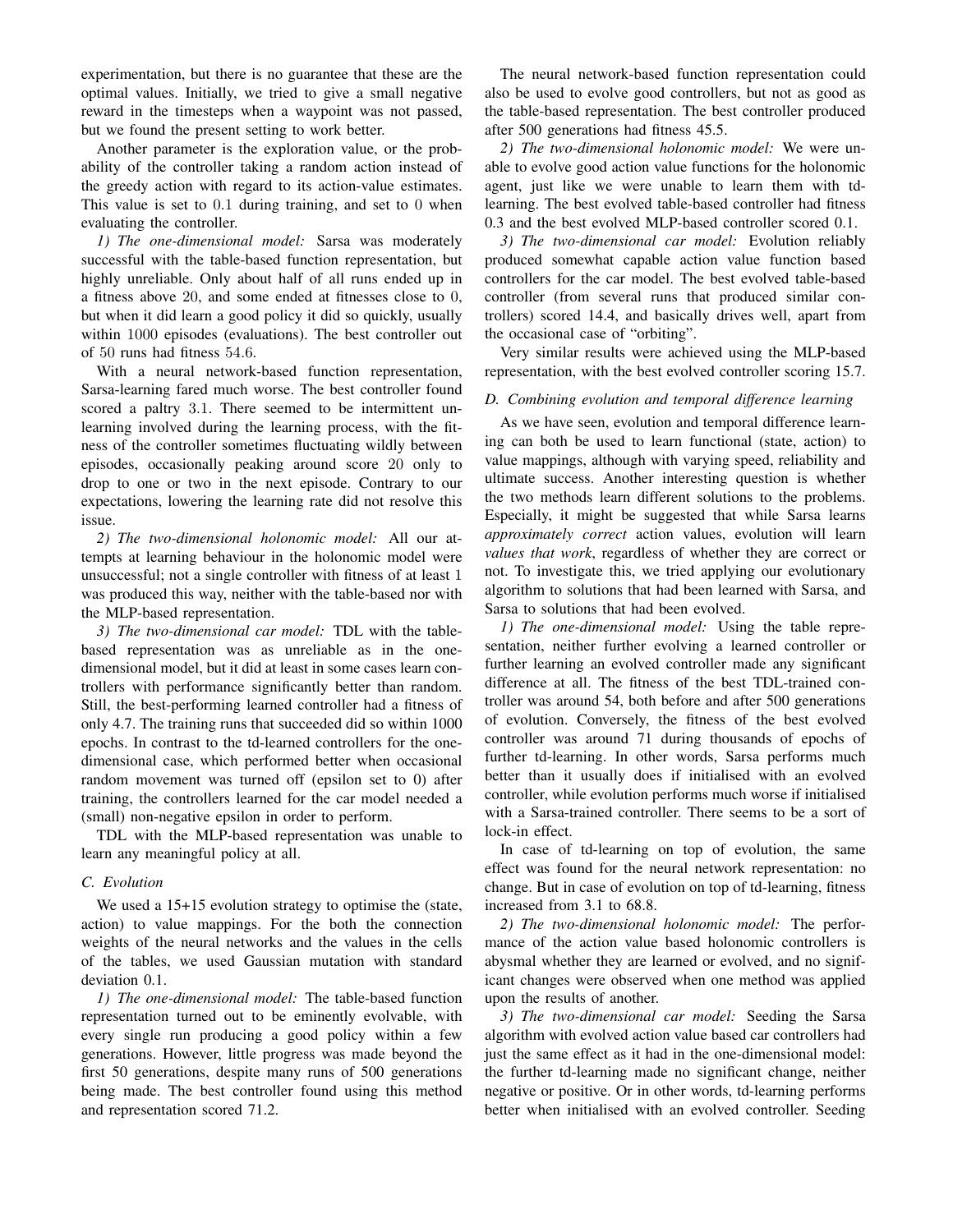evolution with the results of Sarsa made no significant difference to seeding evolution with random controllers: good controllers evolved just as quickly.

#### VIII. LEARNING CONTROLLERS DIRECTLY

The above approaches learn controllers that are based on some sort of explicit representation of the values of states or actions. These are, to our knowledge, the only types of controllers that can be learnt using temporal difference learning. But evolutionary algorithms are also capable of solving reinforcement learning through direct search in policy space, creating controllers that don't necessarily directly represent state or action values. In case of point-to-point car racing, such controllers would take (aspects of) the state of the car as inputs and output the desired action to take. We chose to represent the controllers as standard three-layer neural networks with *tanh* activation function, and used the same Evolution Strategy as above.

## *A. The one-dimensional model*

For the one-dimensional model, the inputs to the controller were the speed of the car, the position of the car, and the positions of the current and next input. Four hidden neurons were used. The single output was interpreted thus: if above 0.1, move right; below -0.1, move left; otherwise no action. This configuration reliably produced good controllers within 100 generations. Many runs of 500 generations each were done, and they all produced controllers of similar fitness, in the range 77.0-77.3.

## *B. The two-dimensional holonomic model*

In the two-dimensional model, the neural network had seven inputs: the current velocity in the vertical dimension, current velocity in the horizontal dimension, difference between current position and those of the current and next waypoints in both dimensions, and a bias. Ten hidden neurons were used, and the two outputs were interpreted as movement commands like in the one-d example, with one output controlling horizontal and the other vertical movement.

Several modifications of the action selection mechanism (including interpreting the outputs as desired speeds) and the input representation (including rotation and translation according to the position and heading of the agent) were tried, as well as minor changes to the fitness function. Despite all this, we were unable to evolve good controllers for the holonomic model. The best controllers have fitnesses between 1 and 1.5, and they typically perform long trajectories around the game area, only occasionally hitting a waypoint.

## *C. The two-dimensional car model*

Here, we fed the neural network with the velocity in vertical and horizontal dimensions, the magnitude of the velocity vector, and the distance and relative angle to the next waypoint. The output was interpreted as in the holonomic model, but unlike the holonomic model good controllers reliably emerge from the evolutionary process. Several runs of 500 generations each produced controllers of similar fitness, the best of them scoring on average 20.1. This controller consistently keeps a high speed and only rarely misses a waypoint, and then only "orbits" briefly.

## IX. RESULTS SUMMARY

Based on our initial experiments with all of the above methods, we then tested some of them more exhaustively. For these tests, we ran each experiment (corresponding to a single row of each table) twenty times. Then, for each learned controller, we tested it on 100 tracks that were unseen during training. This methodology was chosen since the result of any single learning experiment can be highly variable.

#### *A. One-D Results*

Both evolution and temporal difference learning were able to learn good controllers for this simple version of the car racing problem. Evolution was more reliable and produced better end results, while td-learning learned faster.

## *B. Car Results*

Results for the normal car are shown in table I. Each of these results used the full three-input feature vector. The evolved perceptron significantly outperforms the hand-coded heuristic, while the best method is the state-based MLP with a mean score of 35.0. Both the action-perceptron and the action-MLP achieved similar poor scores - just the action percptron is shown here, with a mean score of 1.8.

TABLE I MEAN OF 20 LEARNING RUNS FOR THE NORMAL CAR.

| Method                | Mean | s.e.           |
|-----------------------|------|----------------|
| EVO-State-MLP         | 35.0 | 0.24           |
| EVO-State-Perceptron  | 30.2 | 0.33           |
| TDL-State-Perceptron  | 26.2 | 1.4            |
| Hand-State-Heuristic  | 18.8 | 1.0            |
| EVO-Action-Perceptron | 1.8  | 1 <sup>3</sup> |

While the reliability of a method is important, sometimes only the best result counts, and we have therefore also included the fitness of the best controller obtained through all of the different methods, tested on 1000 tracks, for the normal car in two dimensions (see table II).

TABLE II BEST CONTROLLERS FOUND FOR THE NORMAL CAR, TESTED ON 1000

TRACKS.

| Method           | Td-learning | Evolution |
|------------------|-------------|-----------|
| State-MLP        |             | 36.7      |
| State-Perceptron | 31.1        | 31.5      |
| Action-Table     | 47          | 14.4      |
| Action-MLP       |             | 15.7      |
| Direct-MLP       |             | 20.1      |

## *C. Holonomic Car Results*

Here, for the learned networks, we used both the two and three input feature vectors, as indicated by a 2 or a 3 after the named method. The results are shown in table III, but only show results for evolution; TDL did not work well for any of